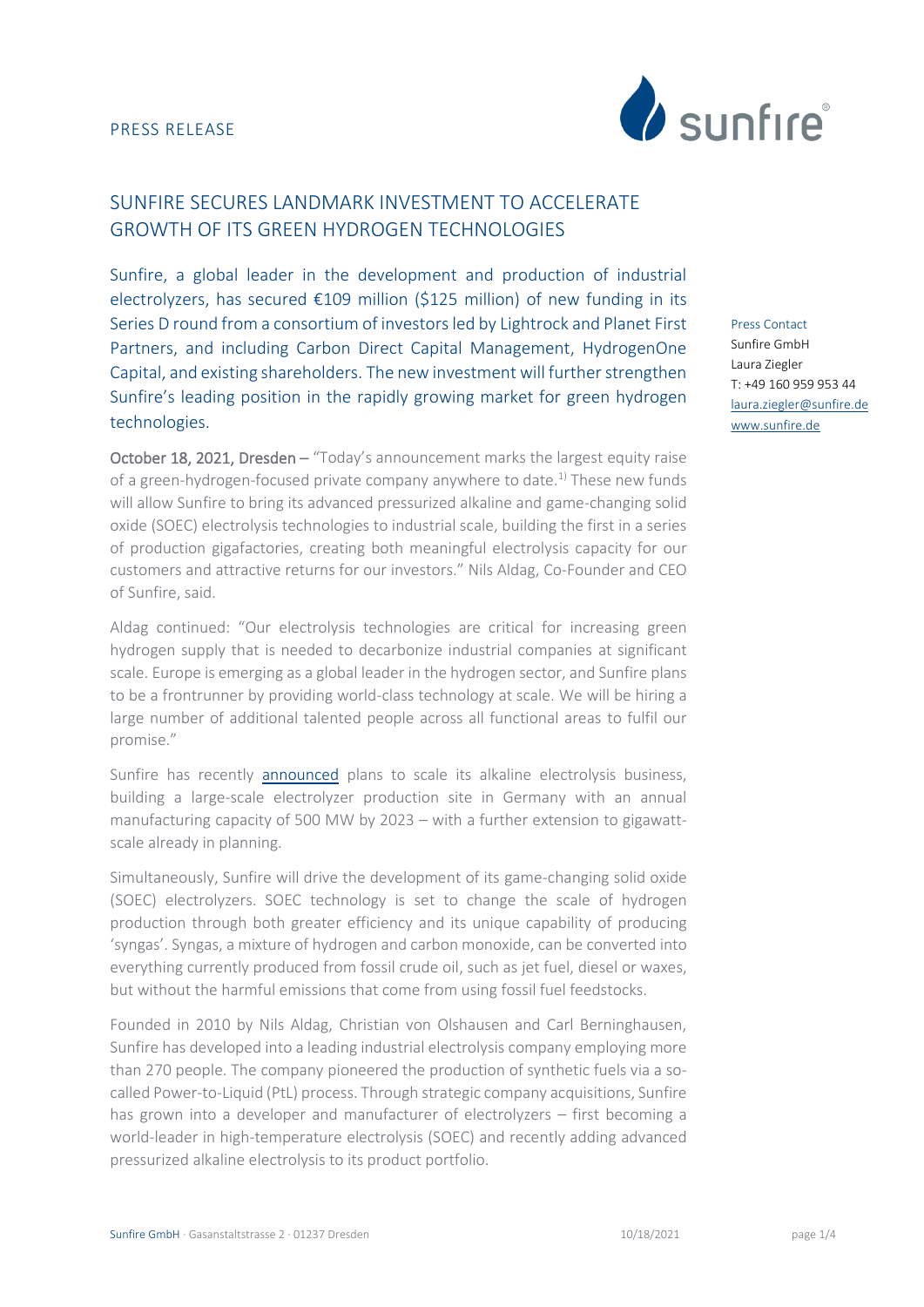

### Comments from Series D Investors

"Sunfire's unique technologies will drive down costs for green hydrogen production, helping to establish a competitive hydrogen value chain and further increasing the range of industries that can economically decarbonize. The many net-zero targets set by businesses and governments cannot be met without a dramatic scaling in green hydrogen production and adoption, which Sunfire will play an integral part in facilitating. We are privileged to be partnering with Nils and the team on this journey, and fulfilling Lightrock's commitment to a significant and measurable positive climate impact," Kevin Bone, Partner at Lightrock, said.

Frédéric de Mévius, Managing Partner of Planet First Partners said: "Green hydrogen has tremendous potential to abate at least ten percent of global carbon emissions. Sunfire's breakthrough electrolysis technologies, the scale-up of manufacturing capacities and the overall dynamism its management team is bringing to the market will benefit the ramp-up and use of green hydrogen across industrial and transport applications."

Andreea Constantinescu, Partner at Planet First Partners, said: "We are excited about Sunfire's contribution to the European goals of energy sovereignty, reducing dependence on natural gas and other fossil-fuels and creating green jobs. Sunfire's material and measurable sustainability credentials, its robust and differentiated technology, and its European heritage, mean it lies at the core of our mandate at Planet First Partners."

"Decarbonizing hydrogen is critical to meeting international climate goals," commented Jonathan Goldberg, CEO & Founder of Carbon Direct. "Paired with renewable energy inputs, Sunfire's electrolysis technologies offer commercially robust green hydrogen solutions. We are excited to support the Sunfire team as they pursue gigawatt scale."

Simon Hogan, Chairman of HydrogenOne said: "We are delighted to announce the first private capital investment for HydrogenOne. Sunfire is one of just a handful of leading electrolyzer suppliers focusing on providing solutions to enable the production of clean hydrogen, in a market that is poised for significant growth in the coming years."

Goldman Sachs Bank Europe SE served as exclusive financial adviser and placement agent to Sunfire.

#### Footnote

1) Screening of all equity issuances by unlisted companies with "hydrogen" in company name, description, or other category, per Thomson Reuters and Crunchbase, October 15, 2021.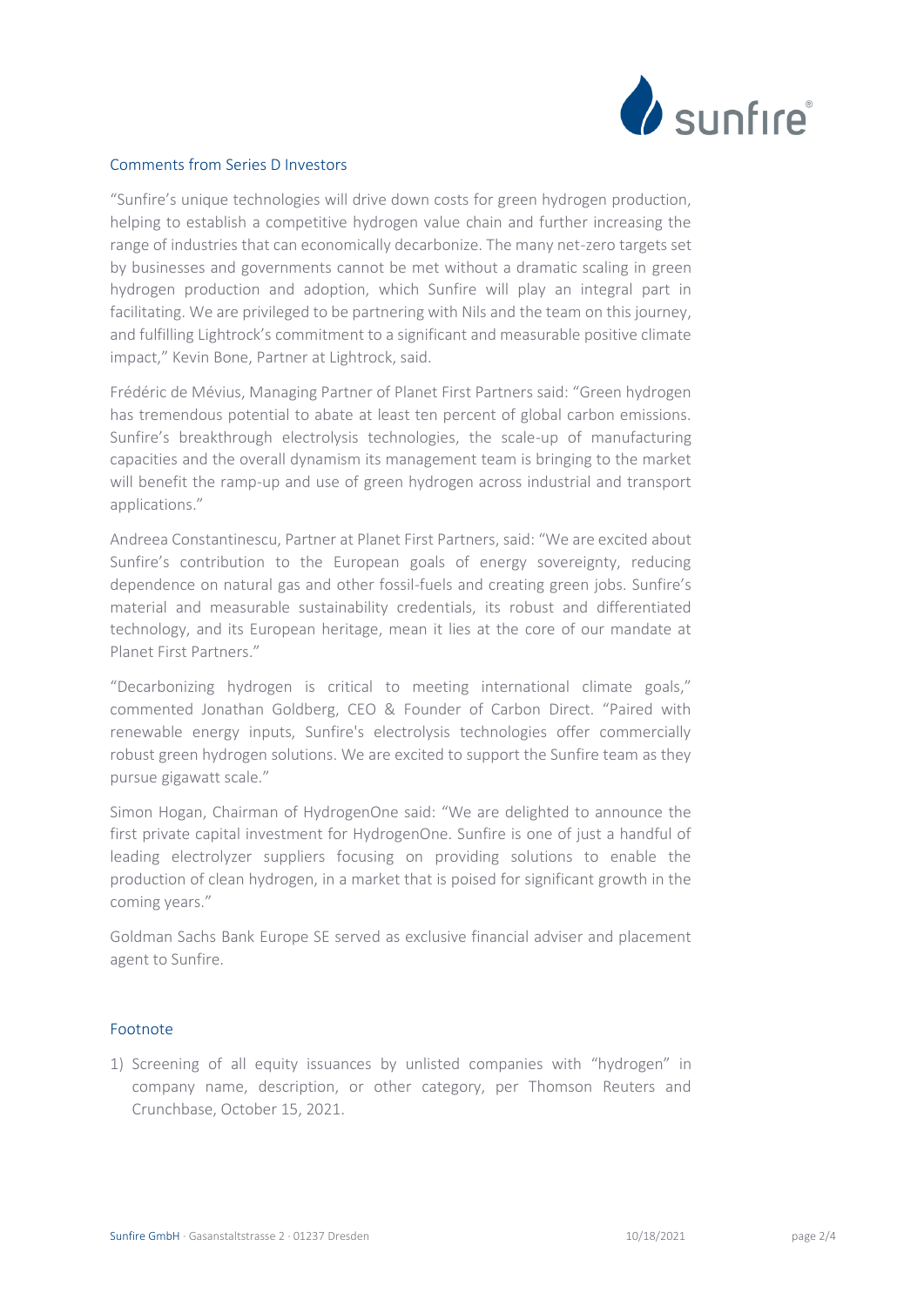

## About Sunfire

Sunfire is a global leader in the development and production of industrial electrolyzers based on alkaline and solid oxide (SOEC) technologies. With its electrolysis solutions, Sunfire is addressing a key challenge of today's energy system: Providing renewable hydrogen and fuels from renewable electricity, water, and  $CO<sub>2</sub>$  as climate-neutral substitutes for fossil energy. Sunfire's innovative and proven electrolysis technologies enable the transformation of carbon-intensive industries that are currently dependent on fossil-based oil, gas, or coal. The company employs more than 270 people located in Germany, Norway, and Switzerland.

For further information please visit [www.sunfire.de](http://www.sunfire.de/)

#### About Lightrock

Lightrock is a global private equity platform that backs purpose-driven entrepreneurs tackling the world's biggest challenges. Since 2007, Lightrock has invested in companies that pursue scalable and tech-driven business models around the key impact themes of people, planet, and productivity/tech for good. Lightrock's portfolio includes more than 60 high-growth companies, supported by over 60 professionals based in 5 offices across Europe, Latin America, India and Africa. Lightrock is backed by the Princely House of Liechtenstein and LGT, the international private banking and asset management group.

For further information please visit [www.lightrock.com](http://www.lightrock.com/)

#### About Planet First Partners

Planet First Partners (PFP) is a sustainable investment platform focused on European growth stage companies looking to scale up technology enabled solutions to the greatest environmental and societal challenges of our time. Our approach is to work "hands with" mission aligned entrepreneurs and investors to deliver on our common vision of healthier people and a healthier planet. PFP is headquartered in London and was created in 2019 by former Verlinvest founder, CEO and later Chairman Frédéric de Mévius and former Managing Director Alexander de Wit.

For further information please visi[t www.planetfirst.partners](http://www.planetfirst.partners/)